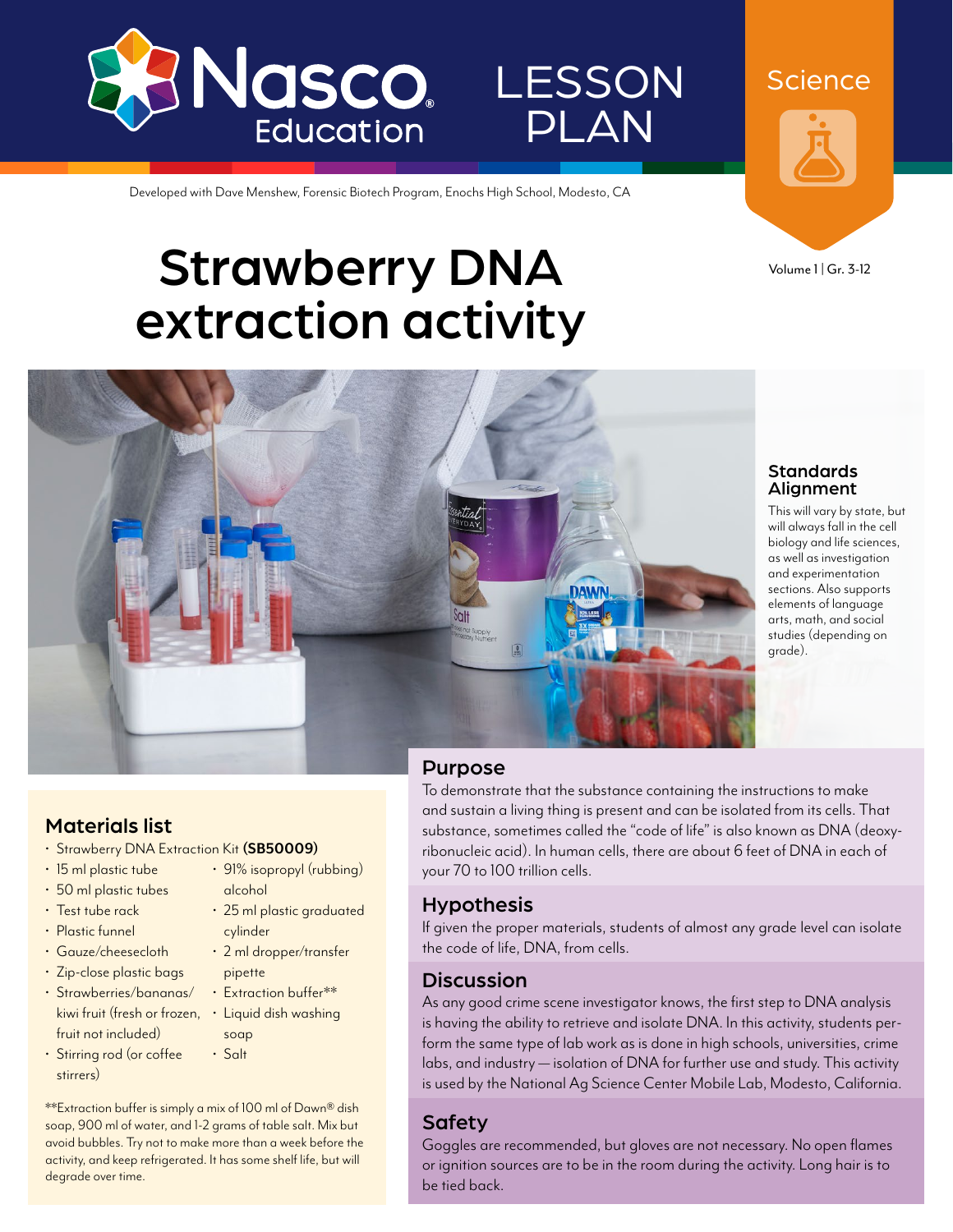

### Activity

- 1. The day before you plan to do the experiment, purchase fruit of your choice. Strawberries work best for several reasons. One is that they are almost always available (you can even use frozen, if fresh are not available). Also, most varieties of the strawberry have multiple copies of each chromosome, resulting in a lot of DNA to be harvested. The day before, you will want to pre-chill the alcohol by placing it in a freezer (it will not freeze). For best results, keep the alcohol in the 50 ml tubes and on ice during the experiment, until used.
- 2. Give each team of 2 students a 15 ml tube, a funnel (which should fit inside of the top of the tube), gauze to cover the top of the funnel, and a plastic zip-close bag with ½ to one whole strawberry, depending on size. Add approximately 15 ml of extraction buffer to the bag, and have the students seal tightly, getting most of the air out of the bag.
- 3. IMPORTANT: Demonstrate to the students how to "grind" the strawberry/extraction buffer mixture. This will allow you to make a cross-curricular connection to social science and also help prevent the inevitable pounding and slapping of the bag by some students. The point of grinding the mix is to release the cell's contents. Here, we are releasing the DNA from the cell's nucleus.
- 4. After a couple of minutes of grinding, each pair of students should have a mix of liquid and berries. They are to pour this through the gauze that is on top of the funnel. The point here is to capture approximately 10 ml of just the reddish liquid containing the DNA. To minimize spills, have the student pour slowly. Once this is done, the bags containing the strawberries and buffer can be thrown away. (It is OK to compost the berries and wash the liquid down the drain, but the bags can go in the garbage.)

# **Student Lab Write-Up**

To be done in lab books or on a separate piece of paper. Answer in complete sentences and make complete drawings with labels.

- 1. What is the purpose of the lab activity?
- 2. What is the hypothesis you are testing?
- 3. What are your materials?
- 4. What should you do to be safe in this lab? (List everything you can think of.)
- 5. Make a detailed drawing of the lab setup. Include all labels and the function of each part.
- 6. Why did the alcohol sit on top of the buffer and strawberry juice?
- 7. What formed at the boundary between the alcohol and juice?
- 8. Why didn't all of the bubbles rise to the top of the tube?
- 9. What is contained in the DNA you isolated from the cells?
- 10. Were your results the same as others in the class? Why or why not?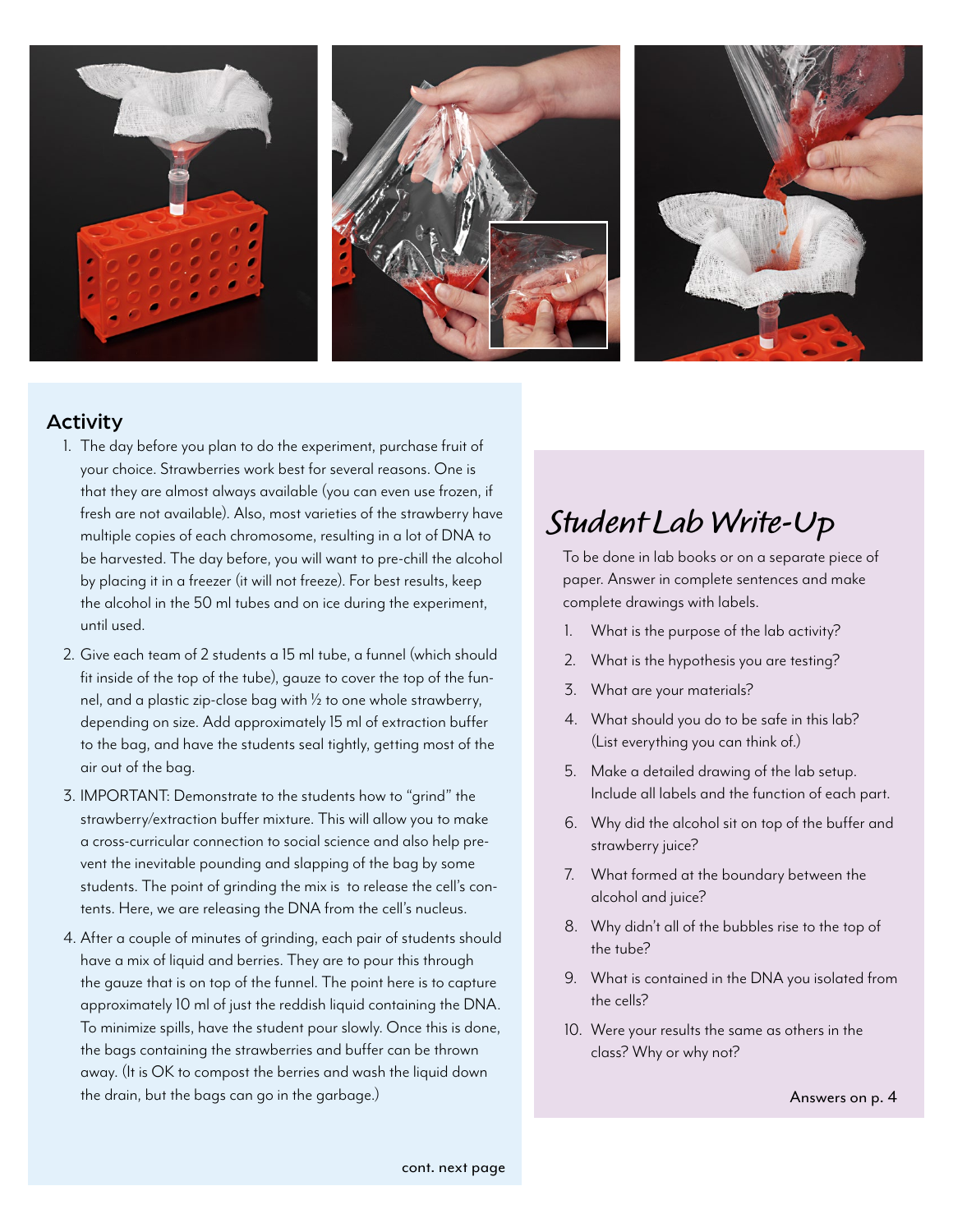

- have each team use their dropper to load 2-4 ml of ice cold alcohol atop the strawberry juice, by dripping it down the inside of the tube held at an angle. (One 50 ml tube of alcohol will supply 2-4 teams.) Slowly return the tube to its upright position for 2-3 minutes. This would be a good time to have students make a drawing of the setup with all labels. Have the students observe and record, using good language arts skills, what is happening inside of the tube in the upper layer. They should see tiny bubbles forming that don't float to the top. They are being held in place by the strands of DNA.
- 6. After 2-3 minutes, take your glass stirring rod or coffee stirrer and go down slowly into only the clear alcohol. With a twisting or stirring motion, begin to spool up the DNA. Avoid the red layer below. Do not mix or shake.
- 7. At this point, you can elect to save the DNA in a 50 ml centrifuge tube.
- 8. Cleanup: Students can wash the extraction buffer and unsaved DNA down the drain. All tubes and materials will clean up well with soap and water.
- 9. A follow-up lab activity is available for human DNA extraction using students' cheek cells.